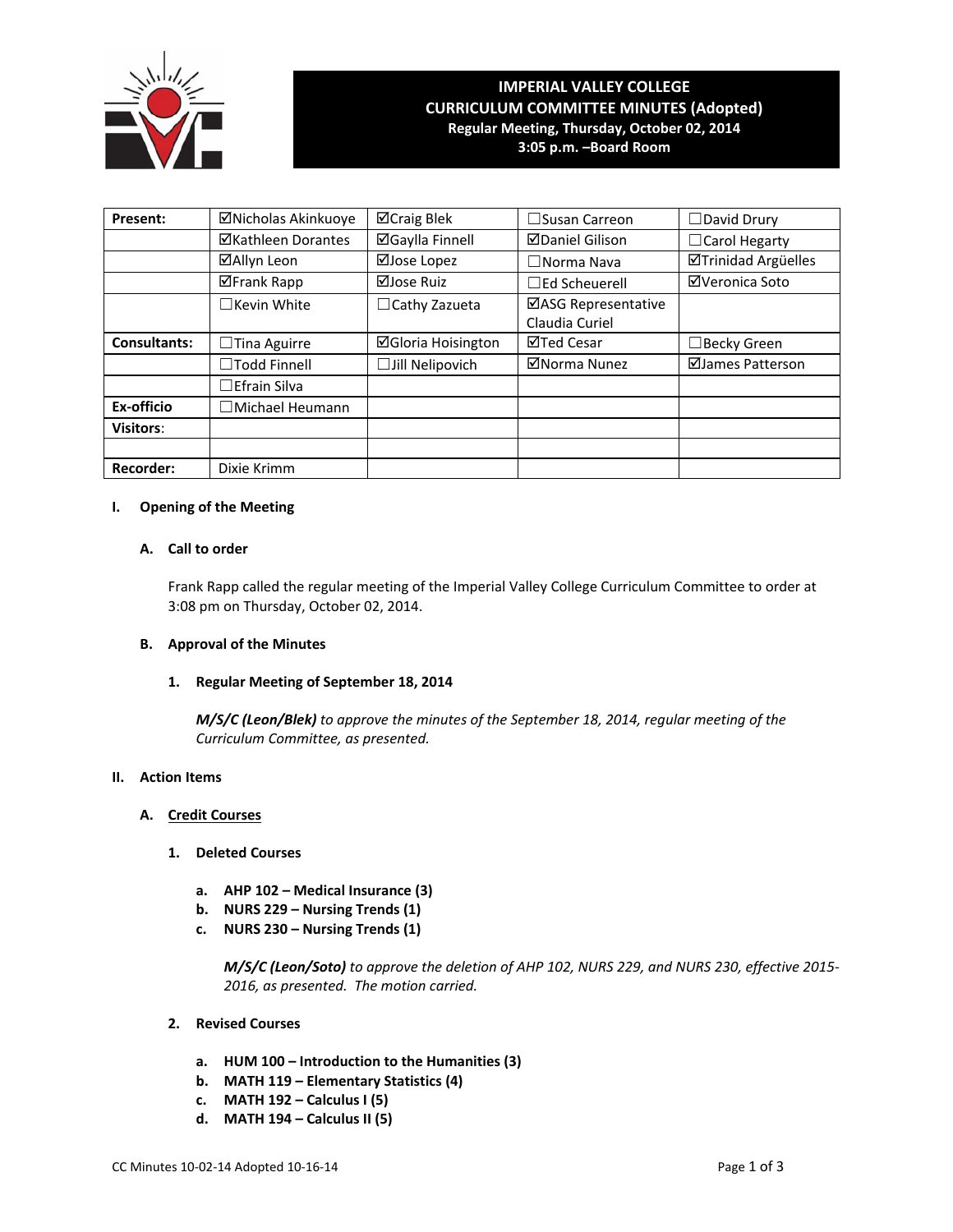*M/S/C (Soto/Leon) to approve the revision to description, SLOs, objectives, content and textbooks as indicated in CurricUNET for items a. through d. above, effective 2015‐2016, as presented. The motion carried.*

- **e. MA 070 – Administrative Medical Assistant I (4.5)**
- **f. MA 072 – Administrative Medical Assistant II (4.5)**
- **g. MA 074 – Clinical Externship I (2)**
- **h. MA 080 – Specimen Collection & Lab Procedures (3.5)**
- **i. MA 082 – Exam Room Procedures (3.5)**
- **j. MA 084 – Pharmacology and Administration of Medications (3.5)**
- **k. MA 086 – Clinical Externship II (2)**

*M/S/C (Gilison/Leon) to approve the rubric revision from AHP to MA and update to TOP codes for items e. through k. above, effective 2015‐2016, as presented. The motion carried.*

- **l. PHT 108 – Introduction to Pharmacy Technology (2)**
- **m. PHT 120 – Pharmacy Technician Body Systems I (3)**
- **n. PHT 125 – Pharmacy Technician Body Systems II (3)**
- **o. PHT 130 – Calculation & Pharmacology for Pharmacy Technicians (3)**
- **p. PHT 140 – Pharmacy Technician Operations (4.5)**

*M/S/C (Leon/Soto) to approve the rubric revision from AHP to PHT for items l. through p. above, effective 2015‐2016, as presented. The motion carried.*

### **B. Degrees and Certificates**

- **1. Revised Degrees**
	- **a. Nursing**

*M/S/C (Blek/Leon) to approve the revision of the Nursing Degree, effective 2015‐2016, as presented. The motion carried.*

### **C. Distance Education Courses – Addendum Documentation**

 **a. HUM 100 – Introduction to the Humanities (3)**

*M/S/C (Soto/Leon) to approve the Distance Education Addendum for HUM 100, effective 2015‐ 2016, to provide greater access and allow the inclusion of all modalities of learning, as presented. The motion carried.*

Gaylla Finnell ‐ Humanities is a major which ACCJC has authorized us to offer at least 50% online, adding DE as an option for instruction is authorized.

### **D. Curriculum Policies and Procedures**

### **1. AP 4020 Program, Curriculum and Course Development**

*M/SC (Leon/Blek) to approve the revision to Academic Procedures (AP) 4020, Program, Curriculum and Course Development, effective as of this date of October 2, 2014, as revised. The motion carried.*

Daniel Gilison requested the correction of the title for the Dean of Arts, Letters and Learning Services.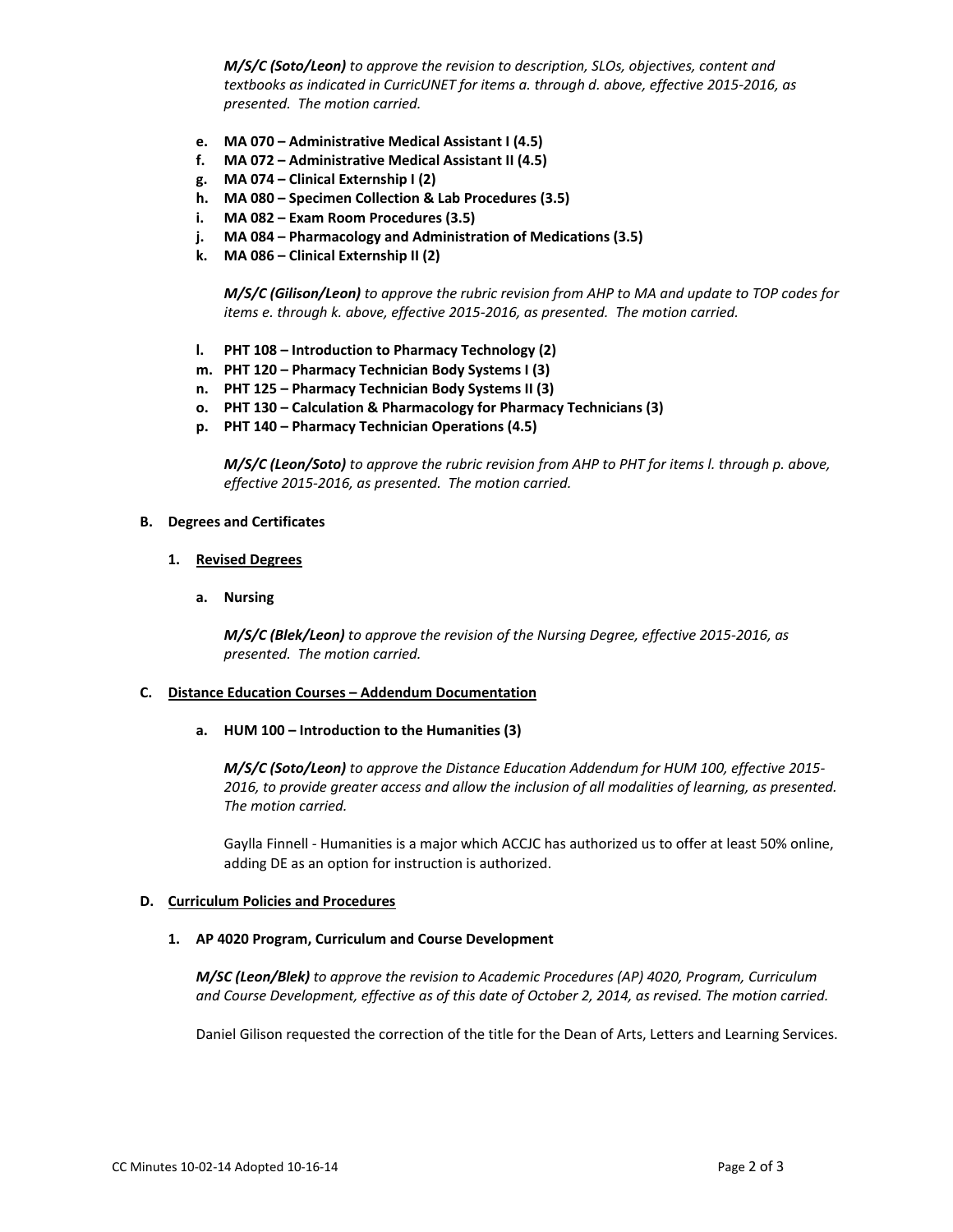#### **III. Discussion Items**

### **1. Program Pathways**

- The issue of certain redundant information was addressed.
- Daniel Gilison there were some revisions that were made that eliminated the flexibility within the document. For example, on the original AG pathway he had listed two courses in one of the boxes and the student would take whichever was available the semester they entered. The document that was recently presented removed that option.
- At what point would students see this document? Norma Nunez stated that students will see this as first time students. Once the student completes their assessments and determines their major they would refer to the pathways.
- James Patterson suggested that the impact on Program Pathways be included in the technical review process for proposals.
- The committee agreed that the IVC logo be used on all documents. Remove description, career opportunities, and add ADT requirements for ADTs. Include the disclaimers at the top of the document and larger (per student's suggestion)
- It was also recommended that the documents be sent to the department chairs for a final review before posting them to the website.

### **IV. Information Items**

### **1. Curriculum Regional Meeting – October 18th, 2014**

Frank Rapp and Dixie Krimm are currently signed up to attend this regional meeting. Frank asked if there were any other committee members interested in attending. James Patterson and Gaylla Finnell expressed interest in attending.

### **VI. Next Regular Meeting: OCTOBER 16, 2014, 3:05pm in the Board Room**

### **VII. The meeting adjourned at 3:45 p.m.**

In accordance with the Ralph M. Brown Act and SB 751, minutes of the IVC Curriculum Committee record the votes of all committee members as follows: (1) Members recorded as absent are presumed not to have voted; (2) the names of members voting in the minority or abstaining are recorded; (3) all other members are presumed to have voted in the majority.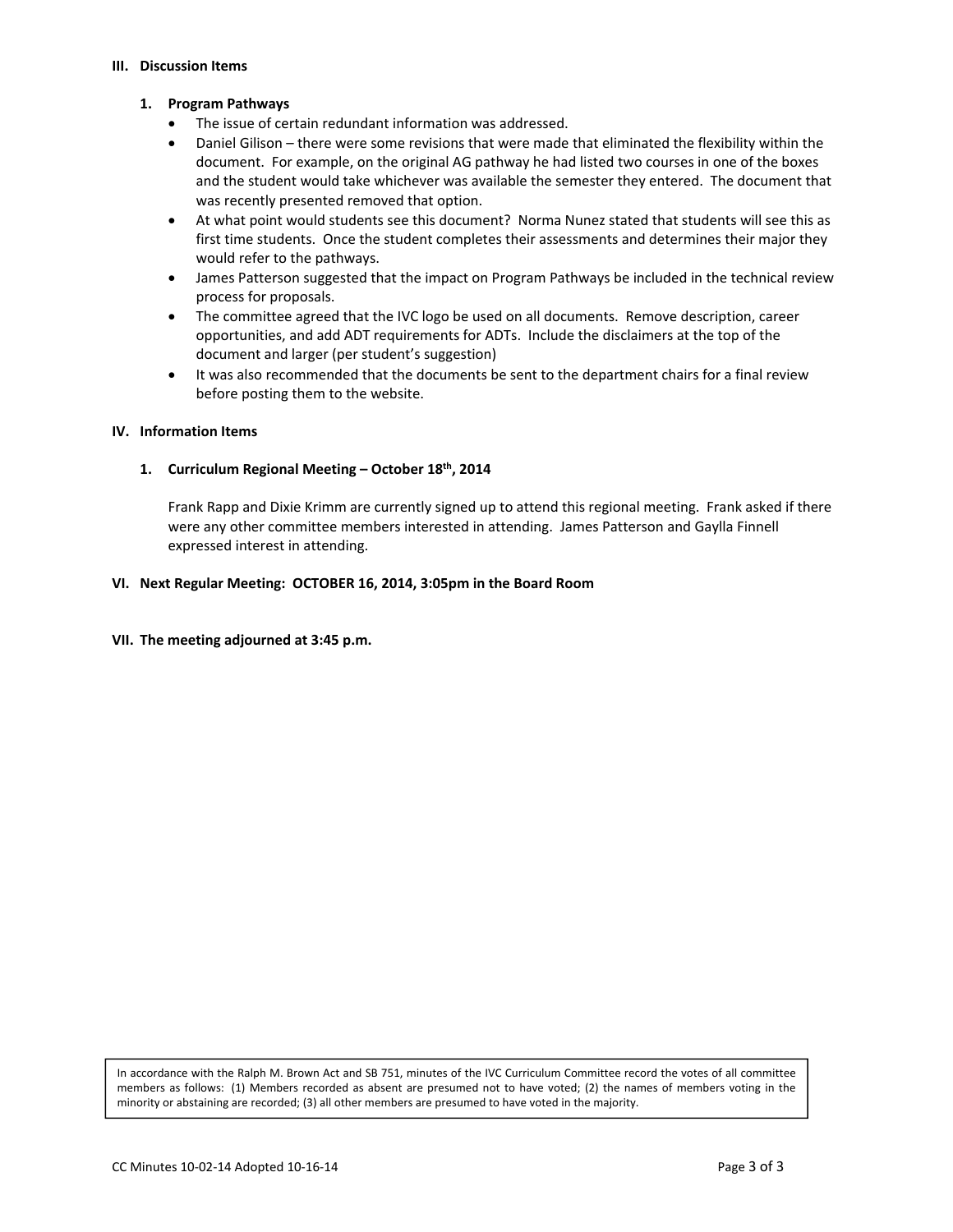

# **AP 4020 Program, Curriculum and Course Development**

## *References:*

*Title 5 Sections 51021, 55000 et seq., and 55100 et seq.; Accreditation Standards II.A U.S. Department of Education regulations on the Integrity of Federal Student Financial Aid Programs under Title IV of the Higher Education Act of 1965, as amended.* 

## **BACKGROUND**

California Education Code Section 70901 provides that the Board of Governors of the California Community Colleges has statewide responsibility to:

- establish minimum standards for credit and noncredit classes
- review and approve all educational programs offered by community college districts
- adopt regulations defining the conditions under which a community college district may offer, without the need for approval by the Board of Governors, a credit course that is not part of an approved educational program, and monitor courses approved

The California Community Colleges Chancellor's Office uses the following five (5) criteria to approve credit and noncredit programs and courses that are subject to Chancellor's Office review.

- 1. Appropriateness to Mission
- 2. Need
- 3. Curriculum Standards
- 4. Adequate Resources
- 5. Compliance

Section 70902 of the California Education Code provides that the governing board of each community college district shall:

- establish policies for, and approve, credit courses of instruction and educational programs
- establish policies for, and approve, individual courses that are offered in approved educational programs, without referral to the Board of Governors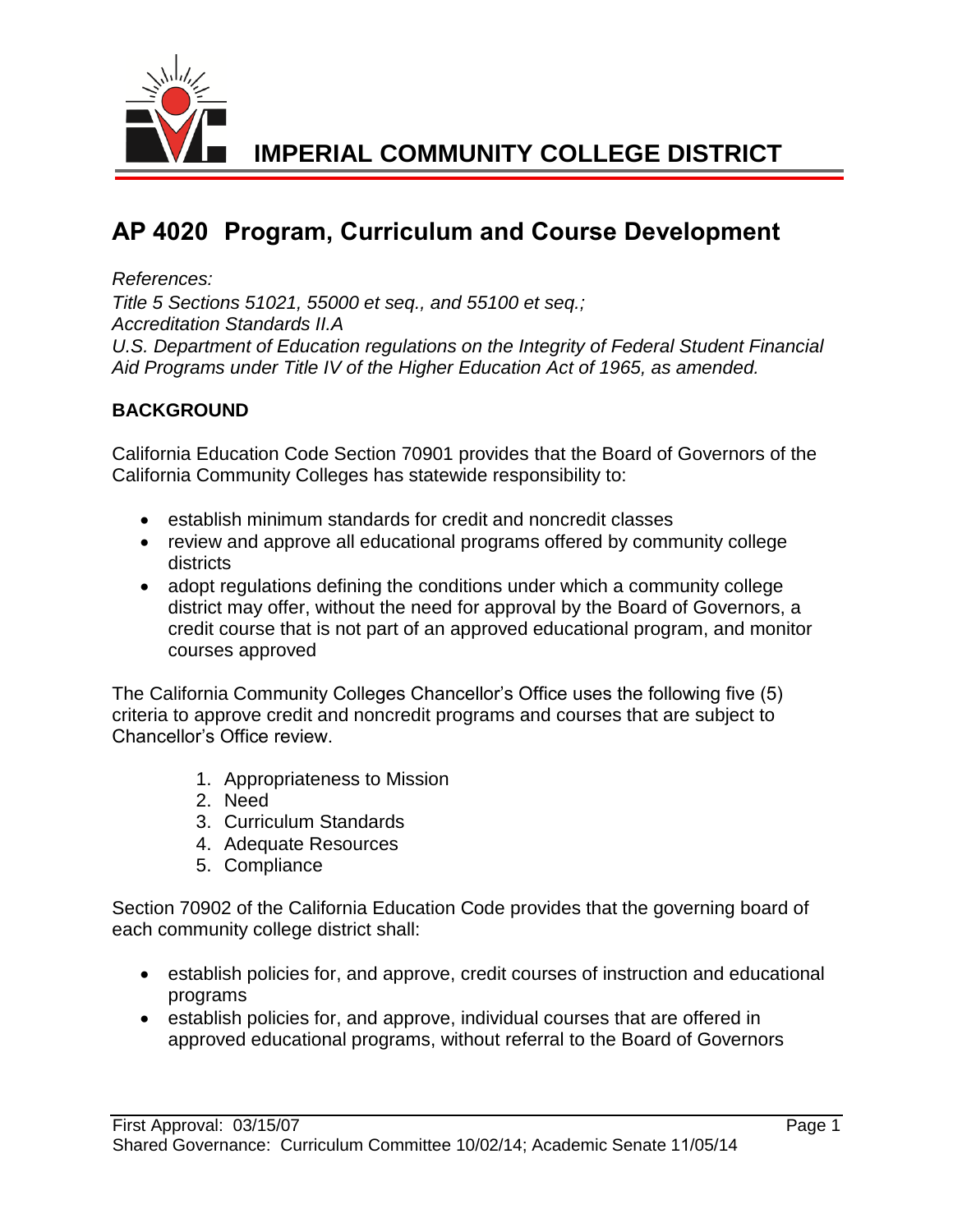Section 70902 further provides that the governing board of each community college district may offer, without the approval of the Board of Governors, a credit course of instruction that is not offered in an approved educational program, under conditions authorized by regulations adopted by the Board of Governors.

California Code of Regulations Title 5 Section 51021, Curriculum, requires that "each community college shall establish such programs of education and courses as will permit the realization of the objectives and functions of the community college. All courses shall be approved by the Chancellor in the manner provided in Subchapter 1 (commencing with §55000) of Chapter 6."

Title 5 Section 55000, Definitions, defines "course" as "an organized pattern of instruction on a specified subject offered by a community college pursuant to subdivisions (a), (b) or (c) of section 55002" and "educational program" as "an organized sequence of courses leading to a defined objective, a degree, a certificate, a diploma, a license, or transfer to another institution of higher education."

Title 5 Sections 55002 and 55100 establish the criteria for courses and standards for approval, while Sections 55130 and 55150 provides the criteria and standards for approval of credit programs, and noncredit courses and programs, respectively.

In addition, Title 5 Section 55002(a)(1), Curriculum Committee, mandates that "the college and/or district curriculum committee recommending the course shall be established by the mutual agreement of the college and/or district administration and the academic senate. The committee shall be either a committee of the academic senate or committee that includes faculty and is otherwise comprised in a way that is mutually agreeable to the college and/or district administration and the academic senate."

## **CURRICULUM COMMITTEE ROLE, FUNCTION, AND MEMBERSHIP**

The District's Curriculum Committee serves in an advisory capacity to the Academic Senate and provides policy recommendations and procedures in the areas of (1) curriculum, including establishing prerequisites and placing courses within disciplines, (2) degree and certificate requirements, (3) grading policies, and (4) educational program development. This responsibility includes initiation, review, and approval of programs.

The function, membership, and procedures of the Curriculum Committee are subject to review every two (2) years by the Board of Trustees, or its designee, and the Academic Senate.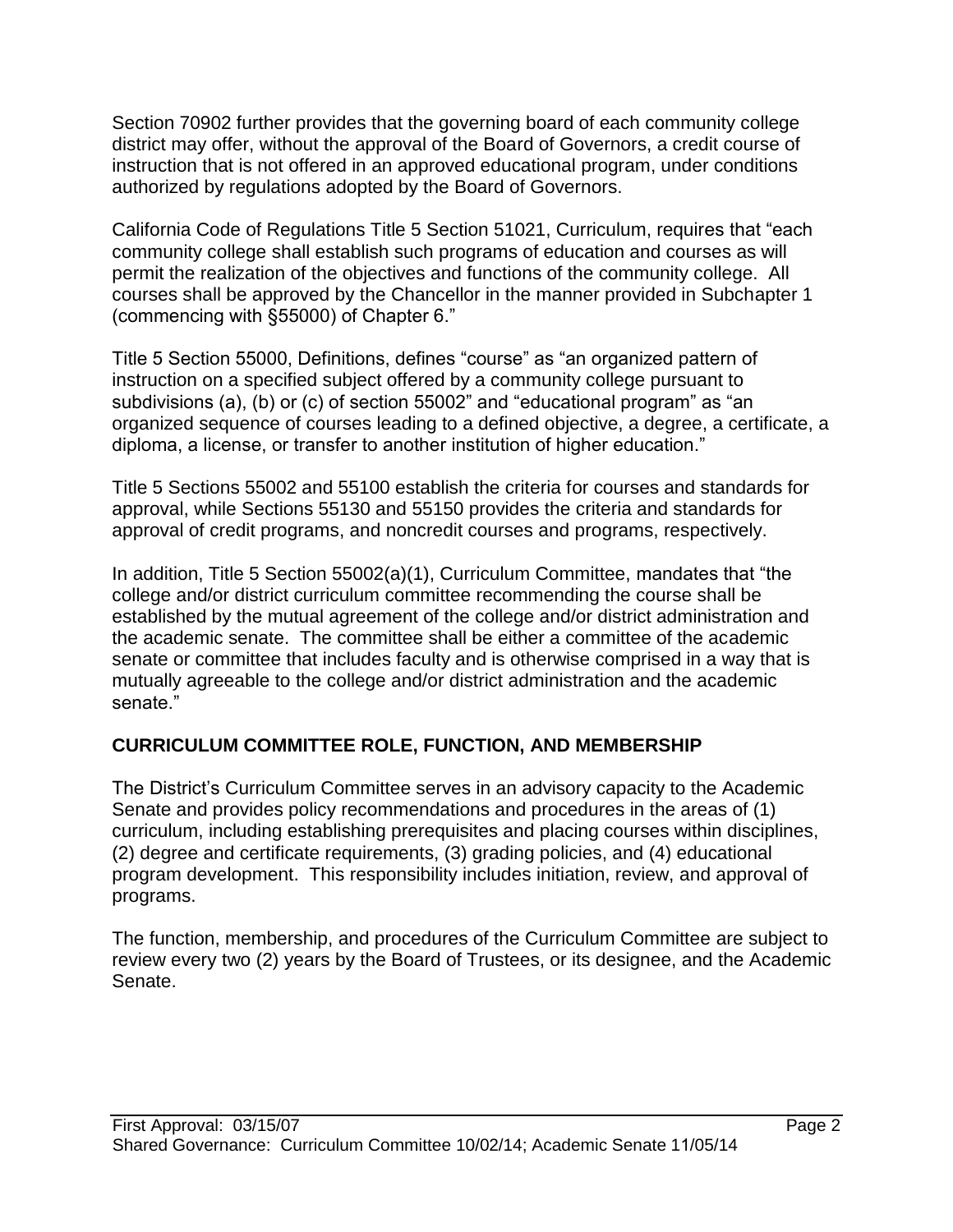The Curriculum Committee is composed of the following members:

# Voting Members

| <b>Chief Instructional Officer</b>                                | <b>Behavioral and Social Science</b><br><b>Department Chair</b>                                |  |
|-------------------------------------------------------------------|------------------------------------------------------------------------------------------------|--|
| Academic Senate Representative<br>(Chair)                         | <b>Distance Education Coordinator</b>                                                          |  |
| Disabled Student Programs and<br><b>Services Director</b>         | <b>Business Department Chair</b>                                                               |  |
| <b>Counseling Representative</b>                                  | <b>Industrial Technology Department</b><br>Chair                                               |  |
| <b>Articulation Officer</b>                                       | <b>English Department Chair</b>                                                                |  |
| Assistant Librarian                                               | <b>ESL Department Chair</b>                                                                    |  |
| <b>Associated Student Government</b><br>Representative            | Humanities and World Languages<br>and Speech Communication<br>Department Chair and Coordinator |  |
| <b>Exercise Science/Wellness/Sport</b><br><b>Department Chair</b> | Nursing and Allied Health<br>Department Representative                                         |  |
| Science, Math and Engineering<br>Department Chair and Coordinator |                                                                                                |  |

# **Consultants**

| <b>Vice President for Student Services</b>            | Director of Admissions and Records                                                       |
|-------------------------------------------------------|------------------------------------------------------------------------------------------|
| Dean of Economic and Workforce<br>Development         | <b>Student Success and Support</b><br><b>Program Director</b>                            |
| Dean of Health and Science                            | Child, Family and Consumer<br><b>Sciences Director</b>                                   |
| <b>Basic Skills Coordinator</b>                       | <b>Transfer Center Director</b>                                                          |
| Dean of Arts, Letters and Learning<br><b>Services</b> | Non-Credit Coordinator (represented<br>by Dean of Economic and Workforce<br>Development) |
| Dean of Counseling                                    | <b>SLO Coordinator</b>                                                                   |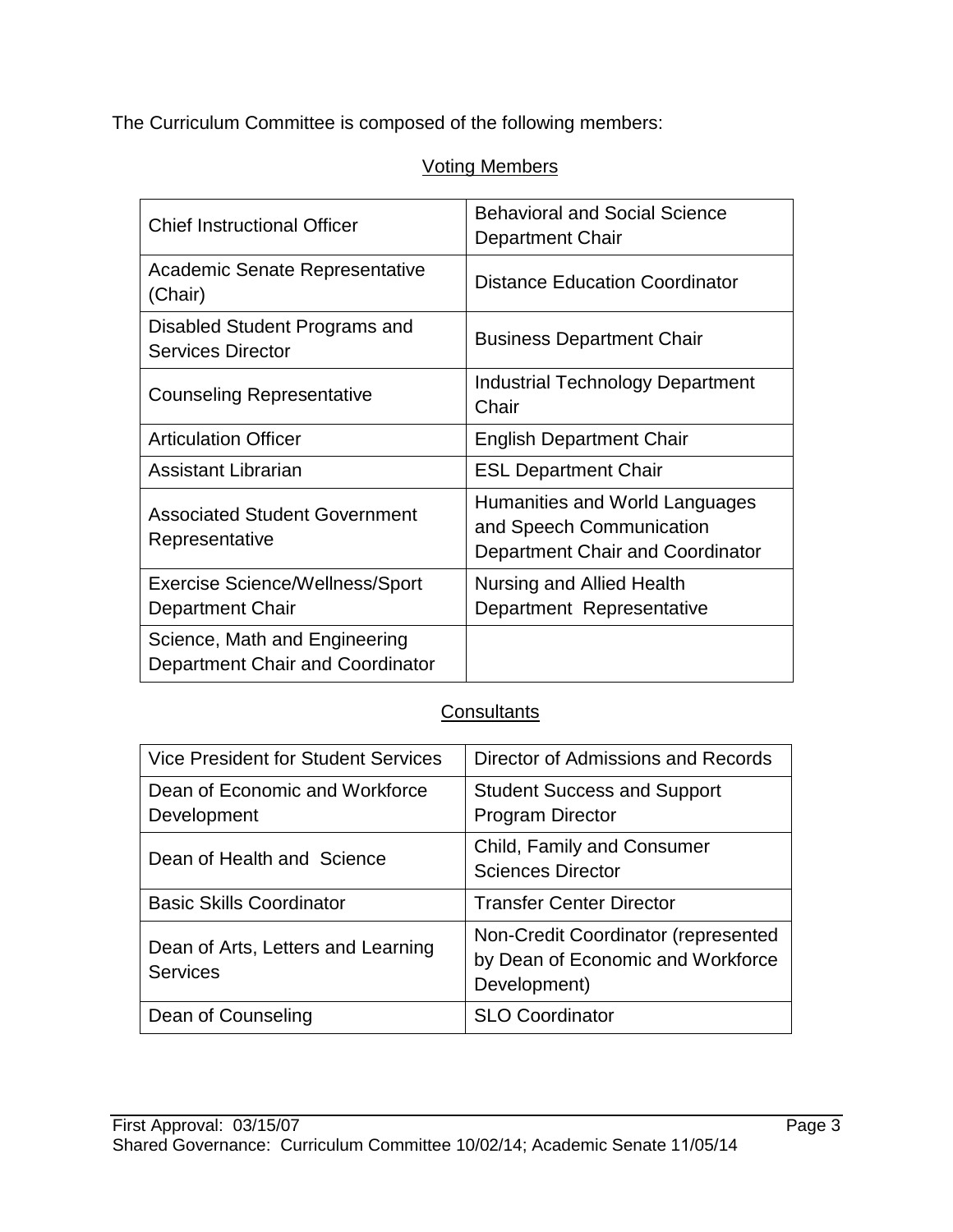The Curriculum Committee meets regularly on the first and third Thursday of each month during the academic year.

At its last meeting of the academic year, the Curriculum Committee develops the meeting schedule for the ensuing year. The meeting schedule includes the deadline for new and revised programs and courses to be added to the next catalog, and programs and courses to be deleted from the catalog.

The Technical Review Committee, a subcommittee of the Curriculum Committee, meets as needed to review and approve curriculum items for the next Curriculum Committee meeting. Technical Review Committee members include the Curriculum Committee Chair, Articulation Officer, Student Success and Support Program Director, Distance Education Coordinator, SLO Coordinator, Dean of Arts, Letters, and Learning Services, Non-Credit Coordinator (Dean of Economic and Workforce Development), and the Director of DSPS. Faculty as Originators of curriculum proposals and/or Department Chairs and/or Division Deans participate in Technical Review Committee meetings on an as needed basis.

The Curriculum and Academic Systems Specialist serves as clerical support to the Curriculum Committee and recording secretary for both Curriculum Committee and Technical Review Committee meetings.

## **PROCEDURES**

The District utilizes CurricUNET for the submission, review, and approval of proposals to:

- establish new courses and programs
- modify existing courses and programs
- inactivate courses and programs
- reinstate courses and programs
- delete courses and programs

*(See attached CurricUNET Quick Reference Guide)* 

## **Credit Hour**

For purposes of federal financial aid eligibility, a "credit hour" shall be not less than:

• One hour of classroom or direct faculty instruction and a minimum of two hours of out of class student work each week for approximately 15 weeks, or the equivalent amount of work over a different amount of time; or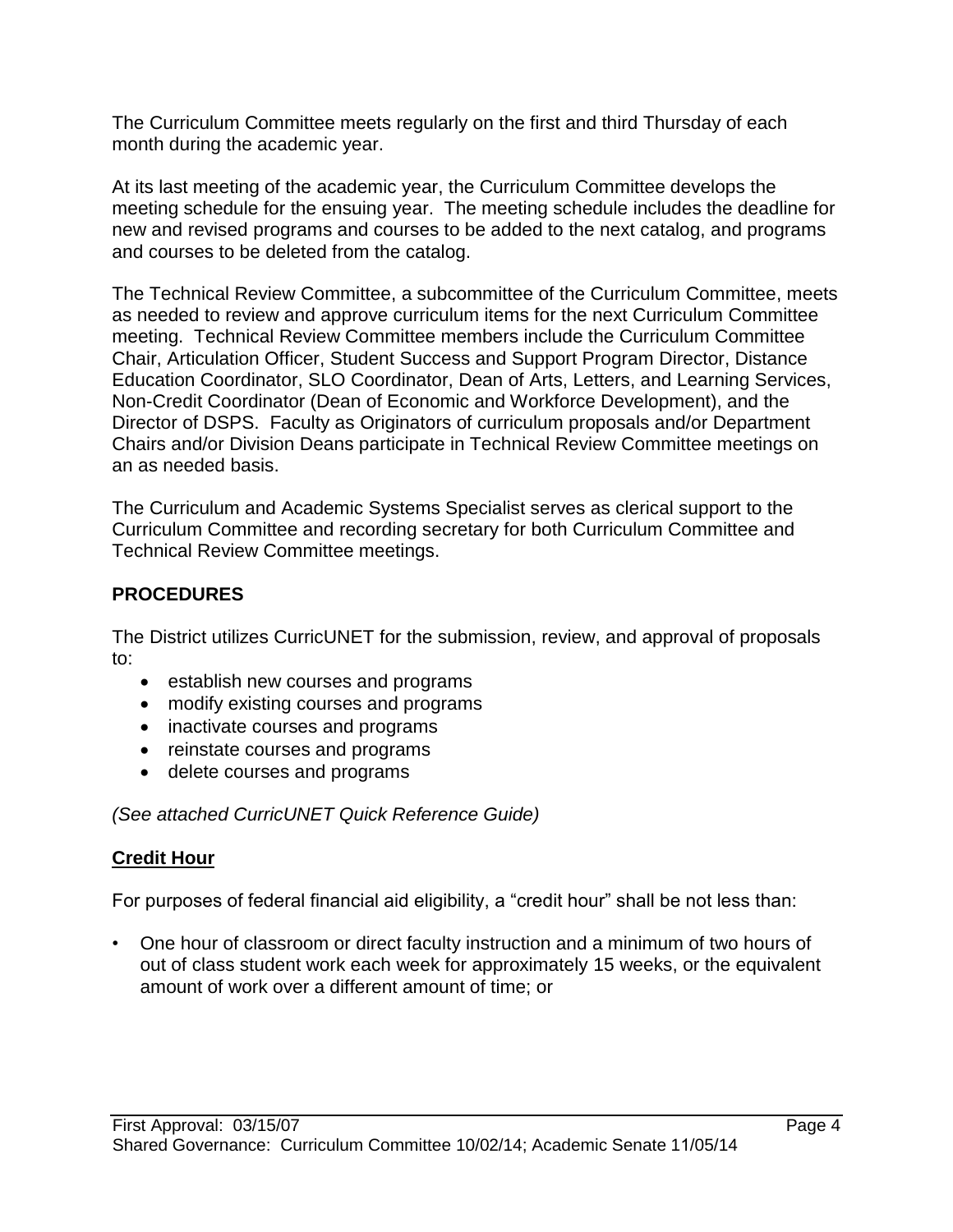• At least an equivalent amount of work as required in the paragraph above, of this definition for other academic activities as established by the institution including laboratory work, internships, practica, studio work, and other academic work leading to the award of credit hours.

The definition described above is known as the Carnegie unit formula, which requires three hours of student work per week, either in or out of class, over the term of a full semester, for one Carnegie Unit of student credit. While some students will put in more or less time, depending on their ability and level of personal commitment, the structure of the course in terms of semester units presumes this standard and is the basis of scheduling within the academic calendar.

The course outline of record will state student units and the number of in-class contact hours – which are 50 minutes in length – as if each course were intended to be offered for a full term 18 week term. In reviewing and approving courses, the curriculum committee must assure that the units offered are commensurate with the hours necessary for the course, both in and out of the classroom.

## **Establishing and Modifying Class Size**

# **Definitions**

**Class Size** is the maximum for student enrollment for each section of a course as listed on the Course Outline of Record for each course. When, by necessity, a course is assigned to a room with a capacity less than the class size, the class size will not apply. The term "class size" has also been referred to (as equivalents) as "class caps," "enrollment maximums," and "class quotas."

# **Principles for the Initial Establishment and for Modification of Class Size**

- 1. Class size will be established initially by using the current class size as reflected in CurricUNET for each course.
- 2. Department chairs or coordinators have the authority to submit a major course revision to the Curriculum Committee to modify the existing class size based on the criteria outlined below with the consent of their fellow department faculty and with appropriate documentation.
- 3. If the Curriculum Committee approves a major course revision to modify the class size, then the new class size will become the official maximum for student enrollment for that course and will be listed as such on the Course Outline of Record (COR), effective the following semester after approval.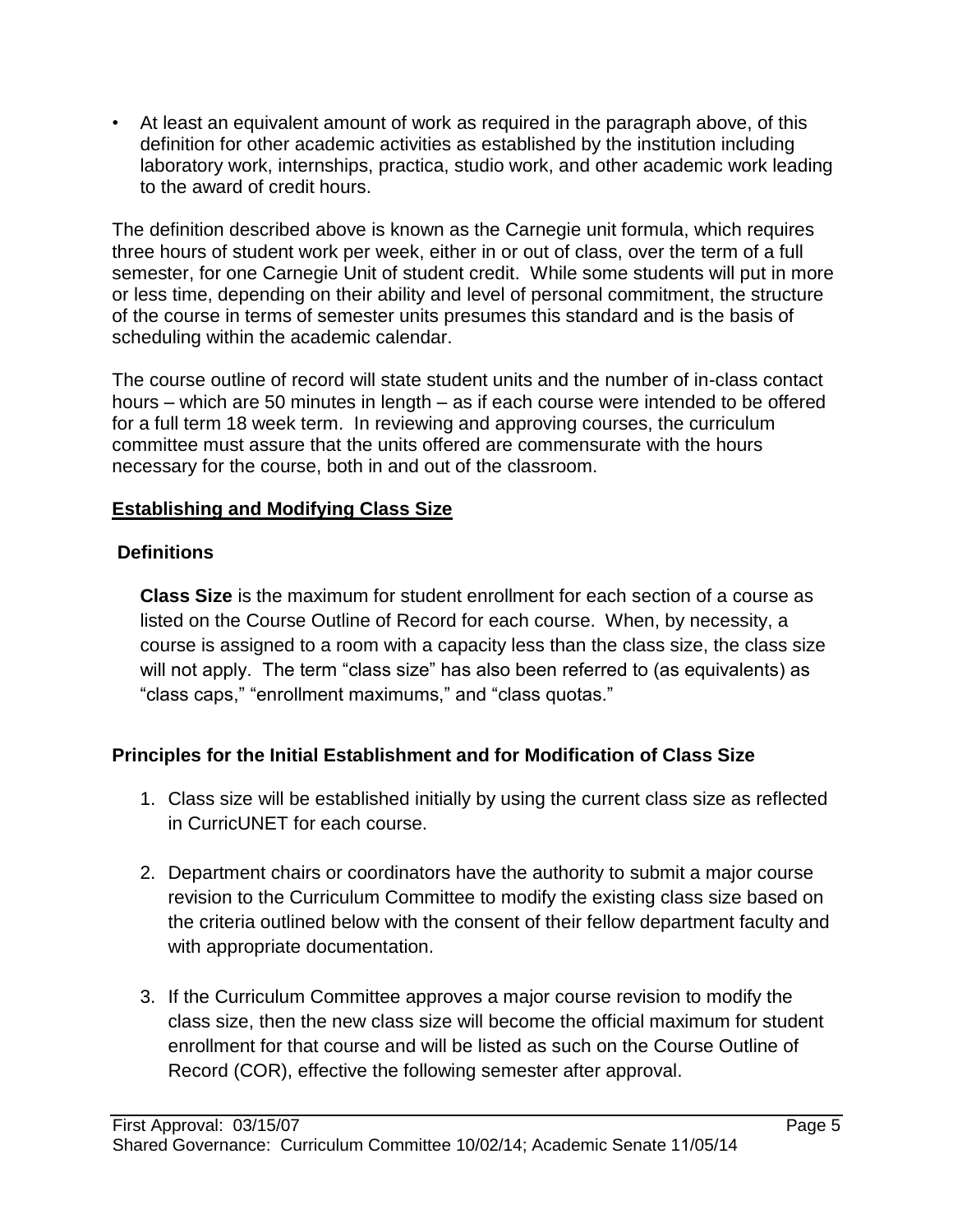## **Process for Changing Existing Class Size**

- 1. Department chairs and coordinators may submit a major course revision to the Curriculum Committee to modify an existing class size based on established criteria as explained below, each of which must be supported and/or justified with appropriate documentation.
- 2. Based on the criteria for the modification of class size listed below, the appropriate documentation to support a proposal to change a course cap may include, but is not limited to, the following:
	- A. Comparative research of class sizes for similar courses at other California community colleges;
	- B. Recommendations or requirements from a professional or academic publication or organization; and/or
	- C. Course specific documentation, such as course syllabus, assignment criteria, SLOs, and objectives.
- 3. Proposals to change the existing course cap for a course will be reviewed by the Curriculum Committee, which will make the final decisions regarding the proposal to change the existing enrollment maximum for a course.

## **Criteria for the Modification of Class Size**

Modifications to a class size must be justified with one of the below criteria; it is recommended that two or more criteria be considered in a proposal. Under each criterion below, suggested examples are provided of the types of data that may be used to justify a class size modification. In addition, department chairs and coordinators who propose a new course to the Curriculum Committee should establish the class size based on one or more of the below criteria:

- 1. Health and Safety
	- Fire codes
	- Supervision: Number of students who can be safely supervised by available faculty and/or staff within a classroom when the students are undertaking hazardous activities or working with hazardous equipment.
- 2. Facility or Other Class Capacity Limitations
	- Availability of seats, desks, or workstations
	- Availability of equipment or supplies
	- Availability of required or necessary teaching or lab assistants
- 3. Course Modality
	- Lab courses vs. combined lecture and lab courses class size may be determined differently for labs, which may have different limitations compared to lecture-only courses.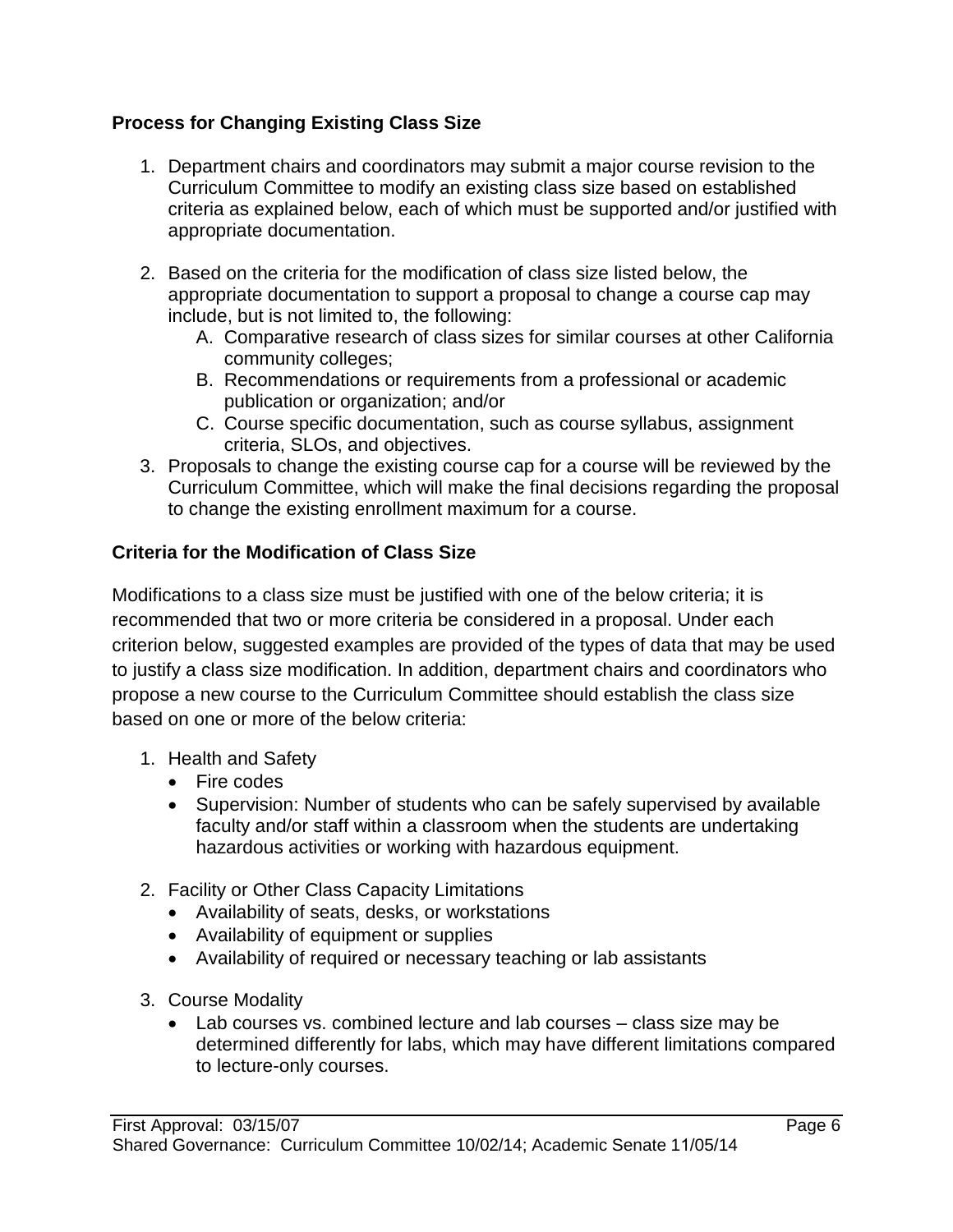- 4. Student Skill Level
	- Basic skills
	- Transfer
- 5. Instructional Delivery
	- Nature of classroom activities
	- Nature of interaction between instructor and students
	- Use of group work or group projects
- 6. Student Assessment
	- Types and/or amount of individual assignments, projects, and/or papers to assess
	- Methods of student assessment, feedback, or evaluation
	- Course-level or Program-level Student Learning Outcomes
	- Course objectives in the COR
- 7. Use of Existing Class Size for a similar course(s) within the discipline
	- For new courses only—cannot be used as one of the required criteria for modifying an existing course cap
	- New course should be comparable (i.e. objectives, topics and scope, assignment, assessment, and pedagogy) to other course(s) in the discipline

Proposals for new, revised, inactivated, reinstated, and terminated courses and programs originate with department faculty (Originator). Following submission of curriculum proposal by the Originator, the proposal is reviewed and approved by the following in the order noted:

- 1. Department Chair or Coordinator
- 2. Division Dean
- 3. Technical Review Committee
- 4. Curriculum Committee Chair, Curriculum Consultants, Curriculum Committee

Each proposed or existing course offered by distance education shall be reviewed and approved separately. Separate approval is mandatory if any portion of the instruction in a course or a course section is designed to be provided through distance education. This separate review is achieved through the use of a "distance education addendum."

Proposals submitted must be approved by the Department Chair or Coordinator and Division Dean by 5:00 p.m. on Wednesday in the week preceding the Curriculum Committee meeting. Proposals submitted timely will be reviewed and acted upon by the Technical Review Committee. Proposals approved by the Technical Review Committee are then added to the agenda for the next meeting of the Curriculum Committee.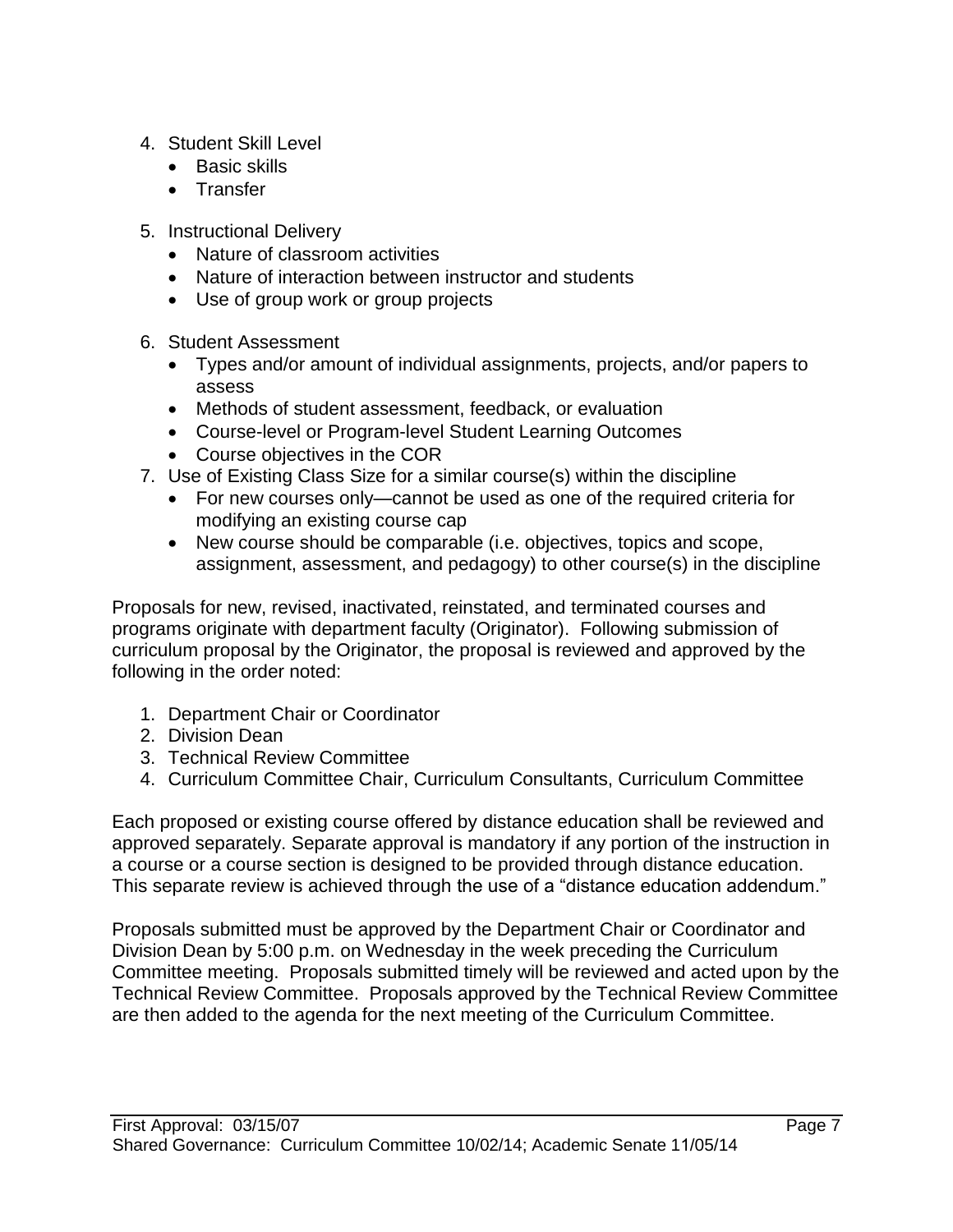In order to take official action at any called meeting, there must be two-thirds of voting members in attendance. Proxy voting will not be allowed.

Following the Curriculum Committee meeting, the final approval process includes approval of the following:

- 1. Academic Senate appointed Curriculum Committee Chair
- 2. Chief Instructional Officer

The Curriculum and Academic Systems Specialist submits approved curriculum items to the Academic Senate for approval on behalf of the Curriculum Committee. In addition, the specialist submits items requiring approval of the Board of Trustees (i.e., new programs and program deletions, new courses) to the Superintendent/President's Office for inclusion in the Board meeting agenda. Items requiring approval of the Superintendent/President (i.e., program and course revisions) are submitted to the Superintendent/President's Office.

Following Board approval, the Curriculum and Academic Systems Specialist will submit to the State Chancellor's Office for final approval.

Following the end of the spring semester, the specialist submits curriculum items approved for inclusion in the catalog for the next academic year to the Chancellor's Office program database utilizing the Chancellor's Office's CurricUNET system.

All curriculum records, reports, and meeting minutes are maintained by the Curriculum and Academic Systems Specialist and are housed in the Academic Services Office.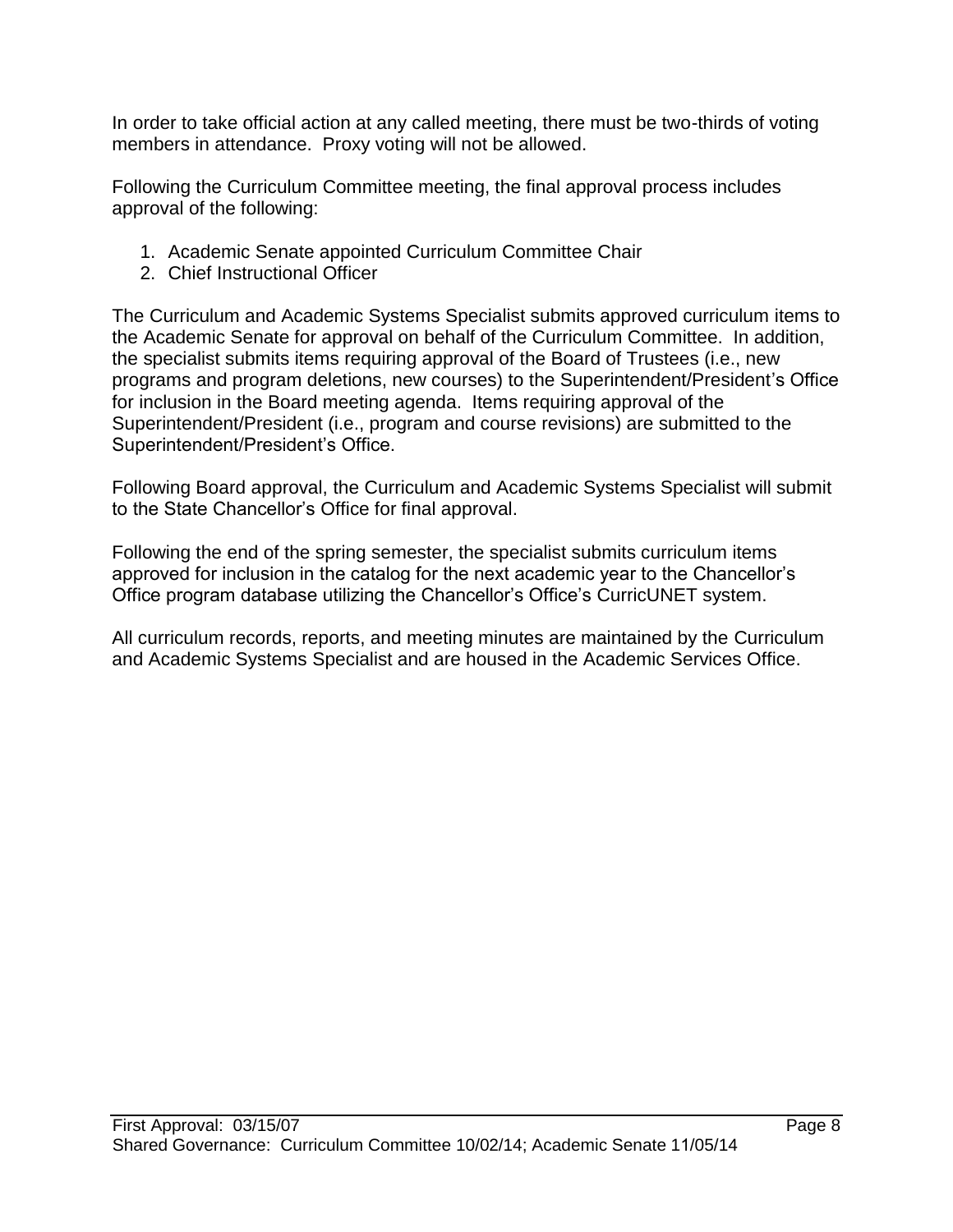## **PETITION FOR ESTABLISHING/AMENDING CLASS SIZE**

Note: If this proposal is to increase class size, complete sections I through III. For decreases in class size or new course proposals, please complete all sections.

| I. Course Name and Number:         |                                                                                                                                                                                                                                |
|------------------------------------|--------------------------------------------------------------------------------------------------------------------------------------------------------------------------------------------------------------------------------|
|                                    |                                                                                                                                                                                                                                |
| New     Amendments     [Check one] |                                                                                                                                                                                                                                |
|                                    | Current class size limit: ______________ Proposed class size limit: ____________                                                                                                                                               |
|                                    |                                                                                                                                                                                                                                |
| Faculty member                     | Department                                                                                                                                                                                                                     |
| Campus extension: ________________ | Email: The contract of the contract of the contract of the contract of the contract of the contract of the contract of the contract of the contract of the contract of the contract of the contract of the contract of the con |
|                                    |                                                                                                                                                                                                                                |
|                                    | (Division Dean)                                                                                                                                                                                                                |
|                                    | (Curriculum Chair)                                                                                                                                                                                                             |

II. Please provide class size limit for same or comparable course in all benchmark colleges. (Attach documentation—official course outline or other official verification for each benchmark.)

Note: If comparable course is not offered, write "N/A" in appropriate box.

| Grossmont | College of the<br>Desert | Hartnell | Monterey<br>Peninsula | Shasta |
|-----------|--------------------------|----------|-----------------------|--------|
|           |                          |          |                       |        |
|           |                          |          |                       |        |
|           |                          |          |                       |        |

NOTE: If an external accrediting body requires a class size limit, this section is optional but official documentation of recommended limits must be attached instead.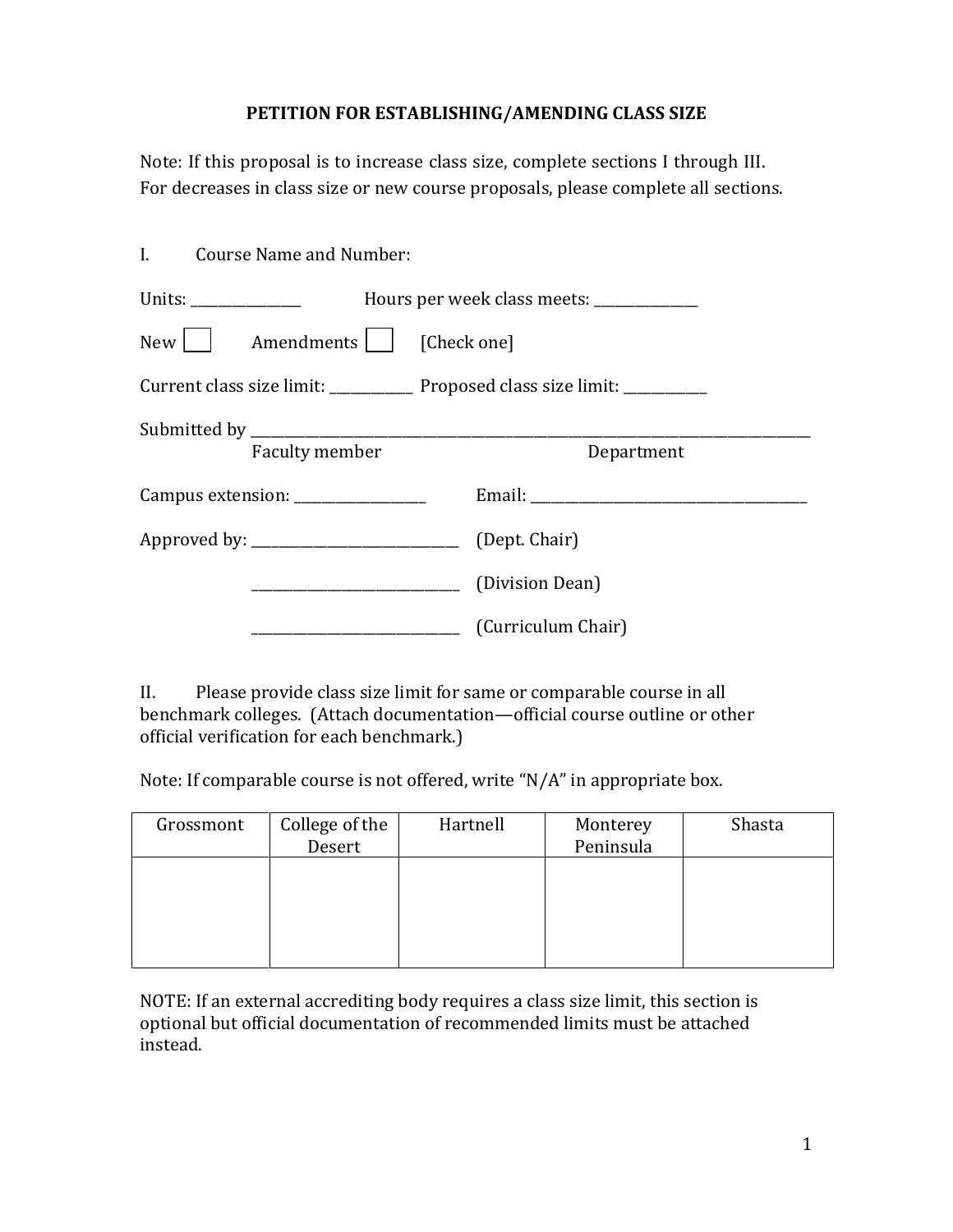Enrollment trend for the last two semesters (for amended class size requests only):

|                      |             | Semester 1 | Semester 2 |
|----------------------|-------------|------------|------------|
| Beginning enrollment |             |            |            |
| Wait list data       |             |            |            |
| Ending enrollment    |             |            |            |
| Grade distribution % | A           |            |            |
|                      | B           |            |            |
|                      | $\mathsf C$ |            |            |
|                      | D           |            |            |
|                      | ${\bf F}$   |            |            |
|                      | W           |            |            |

III. Please attach a copy of the course outline of record and a representative syllabus to this petition.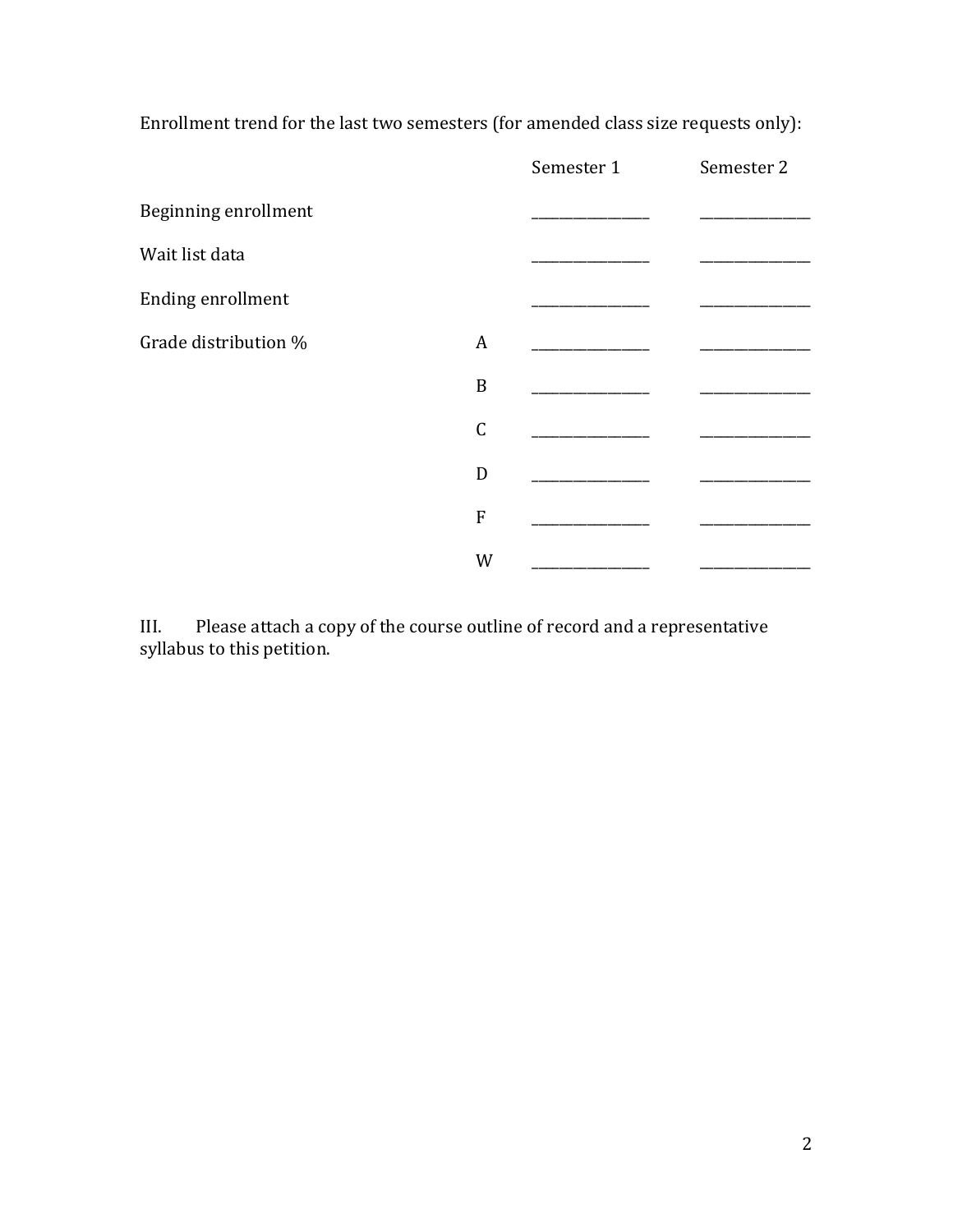## IV. ADDITIONAL INFORMATION

IN-CLASS TIME DISTRIBUTION: Give typical amount of time spent in working with students in a typical week for this class using the following teaching approaches:

| Lecture: ___________________________ |                                          |
|--------------------------------------|------------------------------------------|
| One-on-one instruction: ________     | (explain on separate paper if necessary) |
| Online interaction with students:    |                                          |

OUT-OF-CLASS TIME: Time spent evaluating student work/assignments:

Explain the teaching approaches you believe will help justify the class size limit you are proposing. (Attach a separate sheet if necessary.)